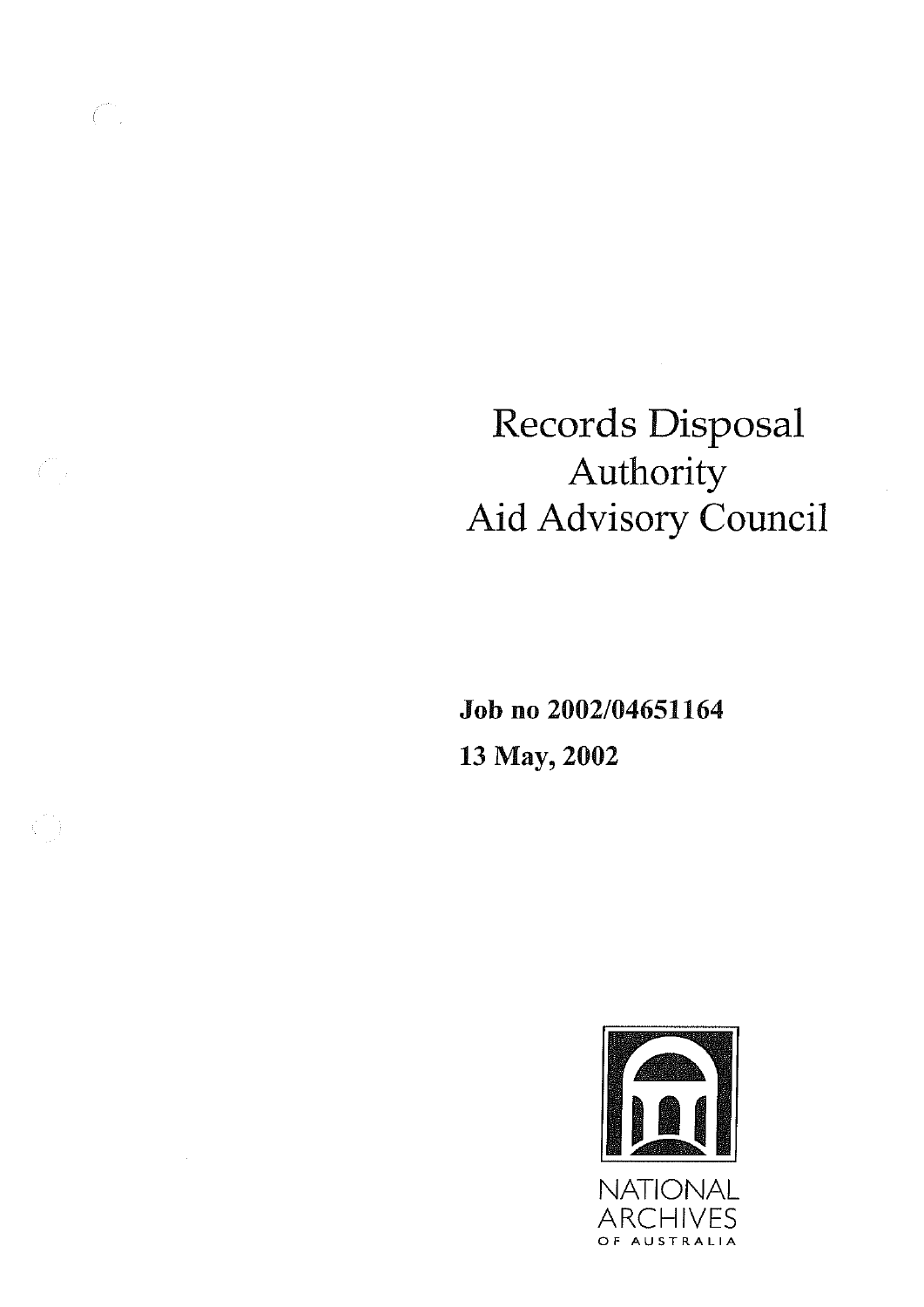$\mathcal{L}_{\mathcal{M}_{\mathcal{A}}}$ 

 $\int_{-\infty}^{\infty} \frac{1}{\mu}$ 

 $\begin{pmatrix} 1 & 1 \\ 1 & 1 \end{pmatrix}$ 

© Commonwealth of Australia 2002

111iswork is copyright. Apart from any use as permitted under the *Copyrigllt*  Act 1968, no part may be reproduced by any process without prior written permission from the National Archives of Australia. Requests and inquiries concerning reproduction and rights should be directed to the Publications Manager, National Archives of Australia, PO Box 7425, Canberra Mail Centre ACT 2610, Australia.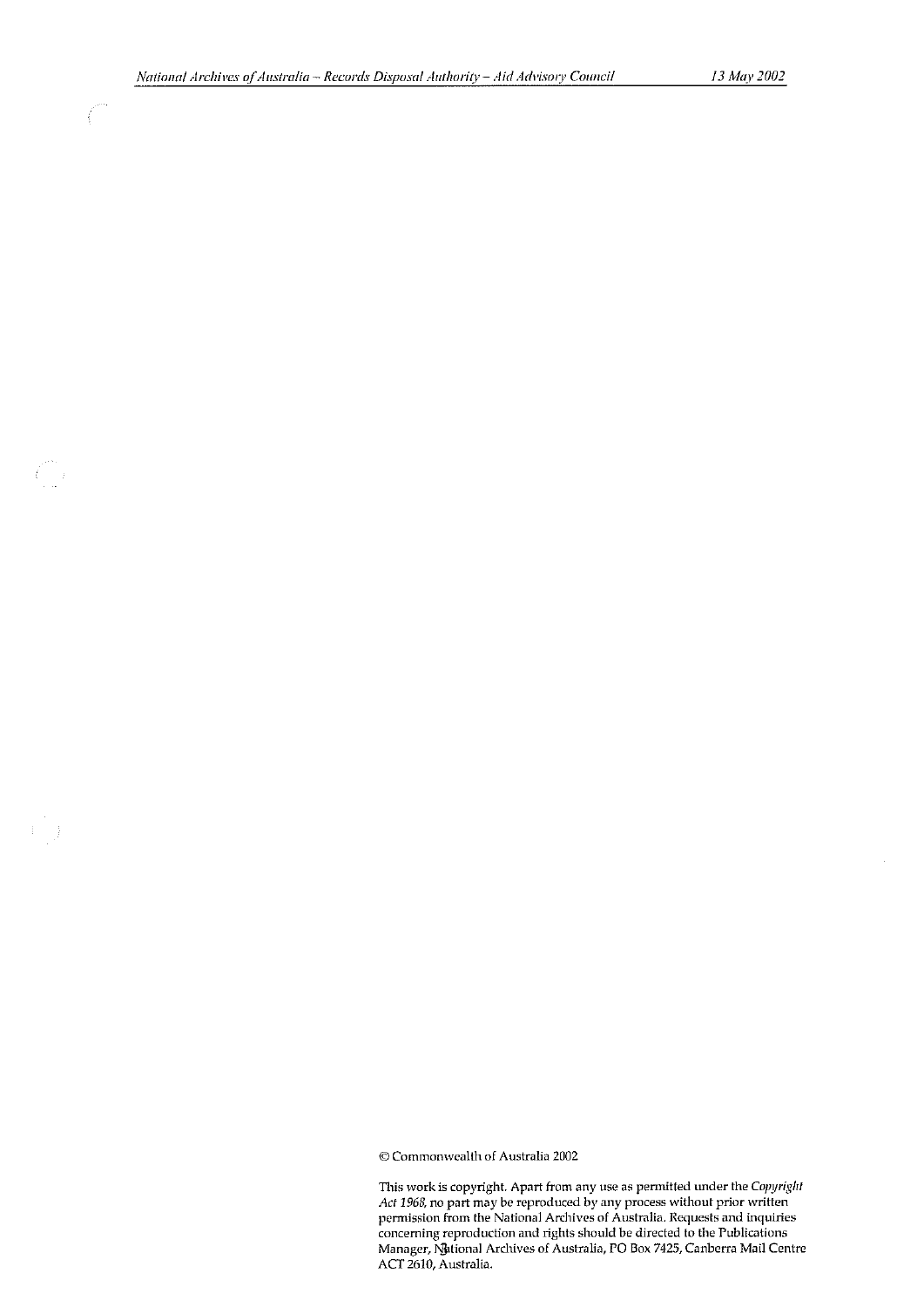## **CONTENTS**

 $\int$ 

 $\int_{-\infty}^{\infty}$ 

| <b>INTRODUCTION</b>         | 5 |
|-----------------------------|---|
|                             |   |
| The Appraisal Process       | 5 |
| Disposal Authorisation      | 5 |
| Purpose of this Authority   | 5 |
| Using this Authority        | 5 |
| Layout of the Authority     | 6 |
| Amendment of this Authority | 6 |
| <b>AUTHORISATION</b>        | 7 |
| <b>CLASSES</b>              | 9 |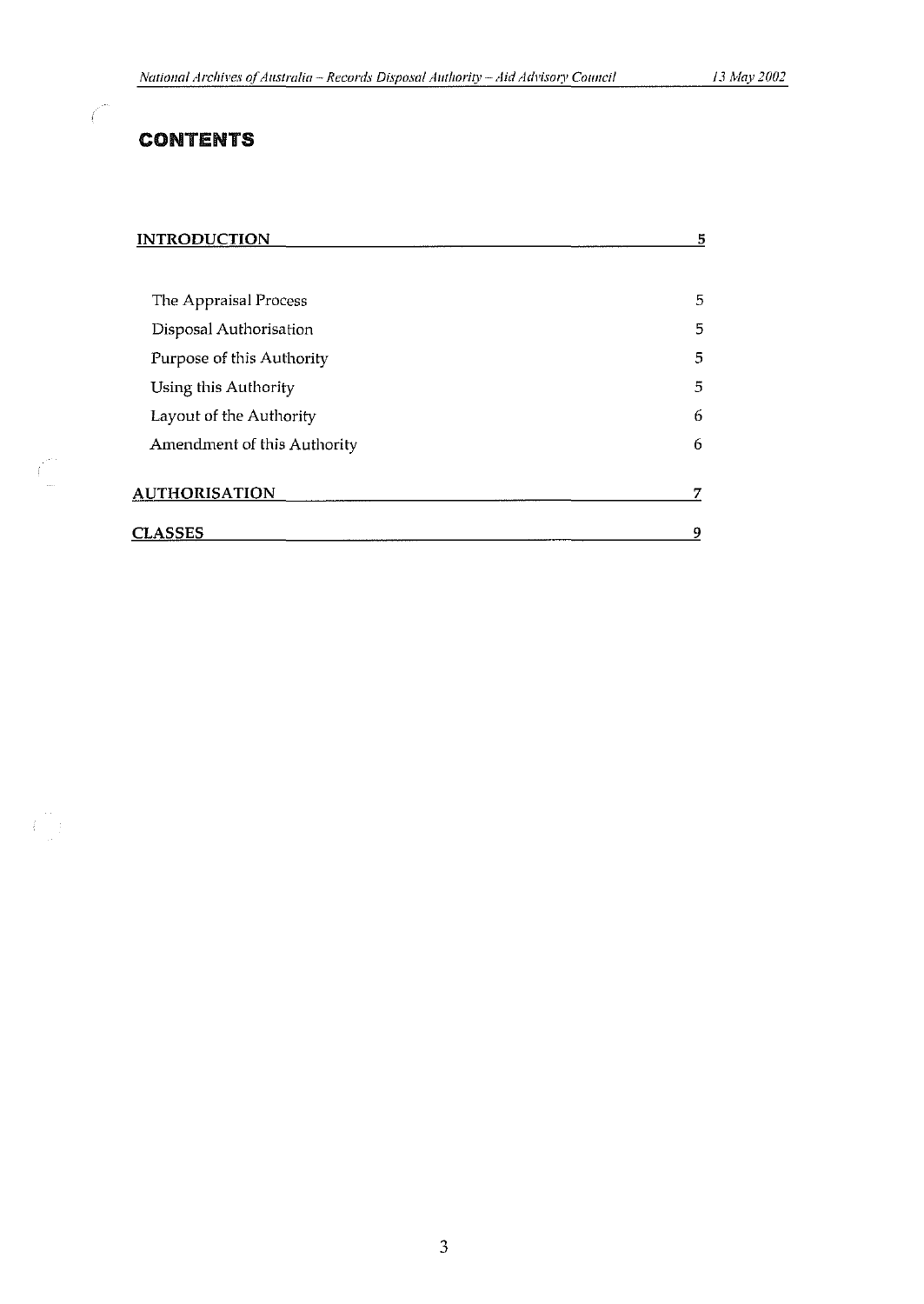$\overline{4}$ 

 $\hat{\mathcal{C}}^{(0)}$ 

 $\begin{array}{c} \frac{1}{2} \frac{1}{2} \frac{1}{2} \frac{1}{2} \frac{1}{2} \frac{1}{2} \frac{1}{2} \frac{1}{2} \frac{1}{2} \frac{1}{2} \frac{1}{2} \frac{1}{2} \frac{1}{2} \frac{1}{2} \frac{1}{2} \frac{1}{2} \frac{1}{2} \frac{1}{2} \frac{1}{2} \frac{1}{2} \frac{1}{2} \frac{1}{2} \frac{1}{2} \frac{1}{2} \frac{1}{2} \frac{1}{2} \frac{1}{2} \frac{1}{2} \frac{1}{2} \frac{1}{2} \frac{$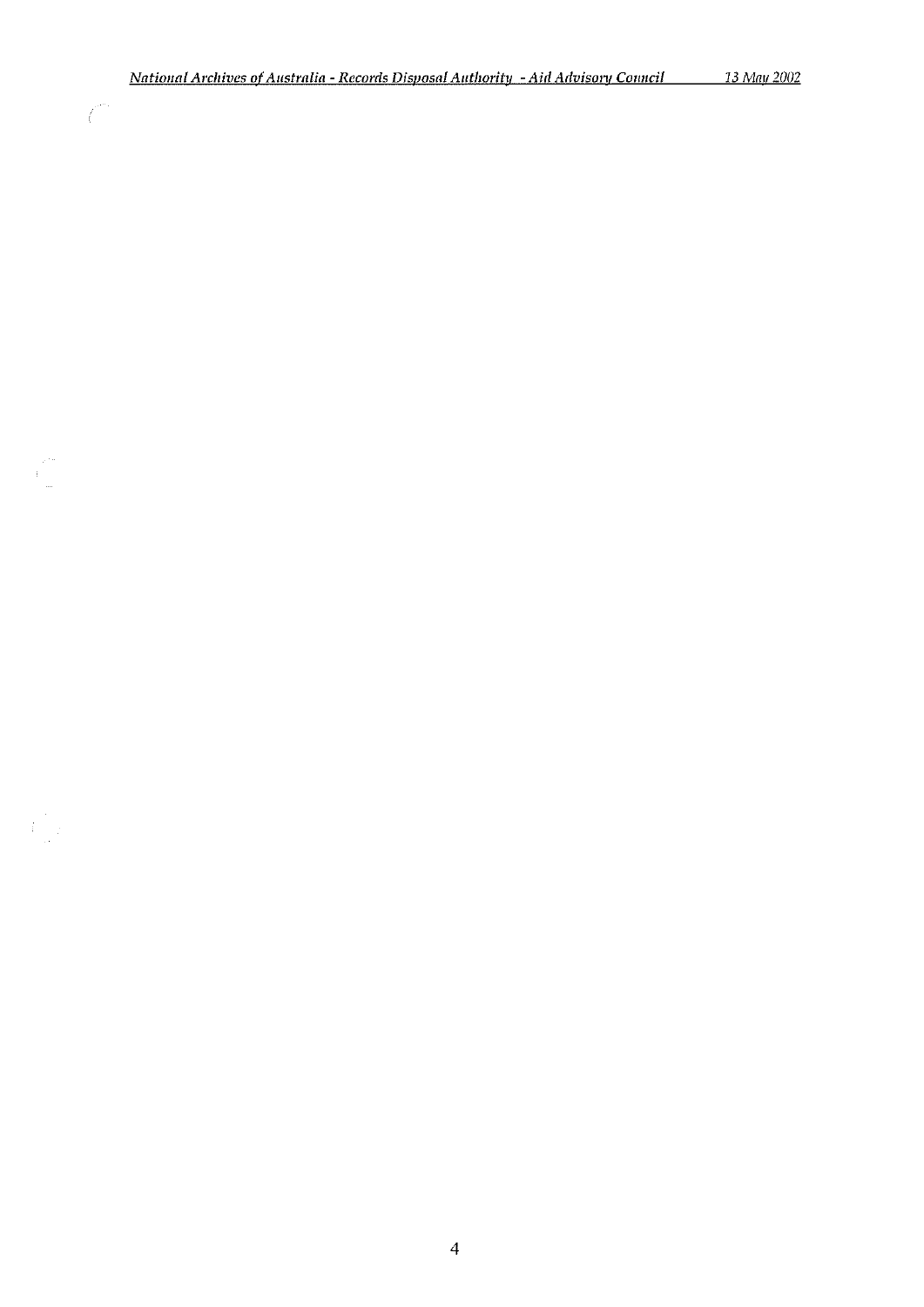#### **INTRODUCTION**

#### The appraisal process

The appraisal of current Commonwealth records is based on the methodology for Designing and Implementing Recordkeeping Systems (DIRKS) outlined in the Australian Standard AS4390-1996, *Records Management,* Part 1: General, Clause 1.3, and expanded in the DIRKS Manual. It is an analytical process that involves identifying which records should be created, assessing the value of records for future use, identifying those records with enduring value and deciding how soon the remainder can be destroyed or otherwise disposed of.

**The process can involve making decisions about the alteration of records. It also involves**  authorising the action arising from the assessment and putting the action into effect by sentencing. The appraisal process provides a framework of accountability for recordkeeping.

#### Disposal authorisation

Section 24 of the *Archives Act* 1983 provides that records are not to be disposed of without the consent of the Archives unless the action of disposal is positively required by law, or takes place in accordance with a normal administrative practice of which the Archives does not disapprove. Advice on the provisions of the Archives Act can be obtained from any National Archives office.

#### Purpose of this authority

This authority authorises the destruction or other disposal of Commonwealth records as required by the Archives Act. It may also contain descriptions of records to be retained as national archives.

This authority has been prepared as an integral part of the record keeping program of the agency **taking into consideration the requirements for creation, capture, maintenance and disposal of the agency's records. These requirements are based on business needs, broader organisational**  accountability and community expectations. The authority also takes into consideration the interests of all stakeholders including the agency and their administrative requirements in discharging their functional responsibilities, and the criteria for national archives described in the National Archives' publication *Why Records are Kept, Directions in Appraisal.* 

This authority should be used in conjunction with the Administrative Functions Disposal Authority issued by the National Archives to cover housekeeping and other administrative records **common to most Commonwealth agencies.** 

#### Using this authority

This authority covers records controlled by the agency and applies only to the records or classes of records described in the authority.

111is authority is to be used to sentence records. Sentencing involves the examination of records in order to identify the individual disposal class to which they belong. This process enables the sentencing officer to determine the appropriate disposal action for the records. Advice on sentencing can be obtained from your nearest National Archives office.

Where the method of recording the information changes (eg from a manual card system to an **electronic system, or when information is migrated from one system to a new system), this**  authority can sill be used to sentence the records created, providing the records document the same function and activity. The information must be accessible for the period of time prescribed in the authority. Agencies will need to ensure that any software, hardware or documentation required to enable continuing access to the data is available for the periods prescribed.

There are minimum retention periods set down in this authority. The agency may extend the retention period if it considers that there is an administrative need to do so. Where an agency identifies a substantially longer administrative requirement for keeping the records, they should reassess the documentation supporting the original retention decision and contact the National Archives to discuss the need for change.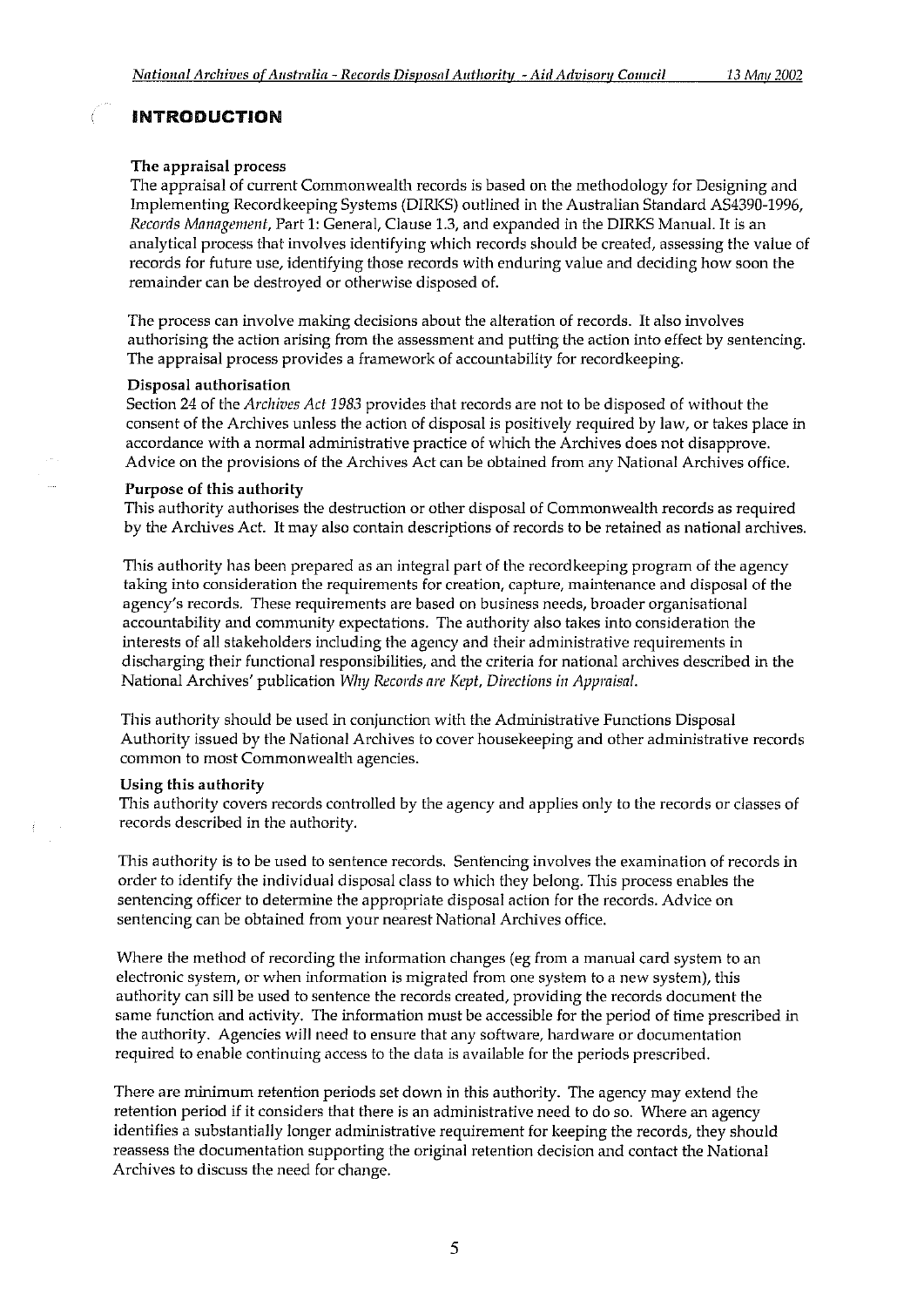Appropriate arrangements should be made with the National Archives of Australia when records are to be transferred into custody. The National Archives only accepts for transfer those records designated as national archives. Records deposited as national archives may not be withdrawn through the lending service if they are over 30 years old, but they can be access through National Archives' reading rooms.

Records already sentenced as 'retain permanently' using previous Records Disposal Authorities (RDAs) and which fall within the date range of the function/s scoped in this authority should now **be re-sentenced.** 

#### Layout of the authority

This authority is divided into a number of sections, with one function per section. Within each **section are references to the activities performed in relation to the function. The function and**  activity relationships form the disposal set or 'disposal classes' which are described in full, and the retention period is linked to the 'disposal class'. The descriptions of the function and activity are part of the disposal class. Each class has a reference number which may or may not be sequential.

#### Amendment of this authority

All amendments or variations to the classes in this authority must be approved by the National Archives of Australia. Officers using this authority should discuss any problems in application with the agency Records Manager.

In the event of any changes to the agency functional analysis and classification scheme underlying this authority, such as:

- a change to the functions/activities carried out by the agency through administrative change;
- a **procedural change;**
- a change in recordkeeping requirements; or
- a change in the stakeholders,

the Records Manager for the agency should discuss appropriate action with staff at the National Archives, Canberra Office.

#### CONTACT INFORMATION

|  |  | 1. For changes to this RDA contact the Canberra Office of the National Archives of Australia: |  |  |  |
|--|--|-----------------------------------------------------------------------------------------------|--|--|--|
|  |  |                                                                                               |  |  |  |

Queen Victoria Terrace Tel: (02) 6212 3610 Parkes ACT 2600 PO Box 7425 **Email:** recordkeeping@naa.gov.au Canberra Mail Centre

ACT 2610 Website: www.naa.gov.au

2. For sentencing advice contact your local office of the National Archives. The address and phone number of your local office can be found at the National Archives web-site address above.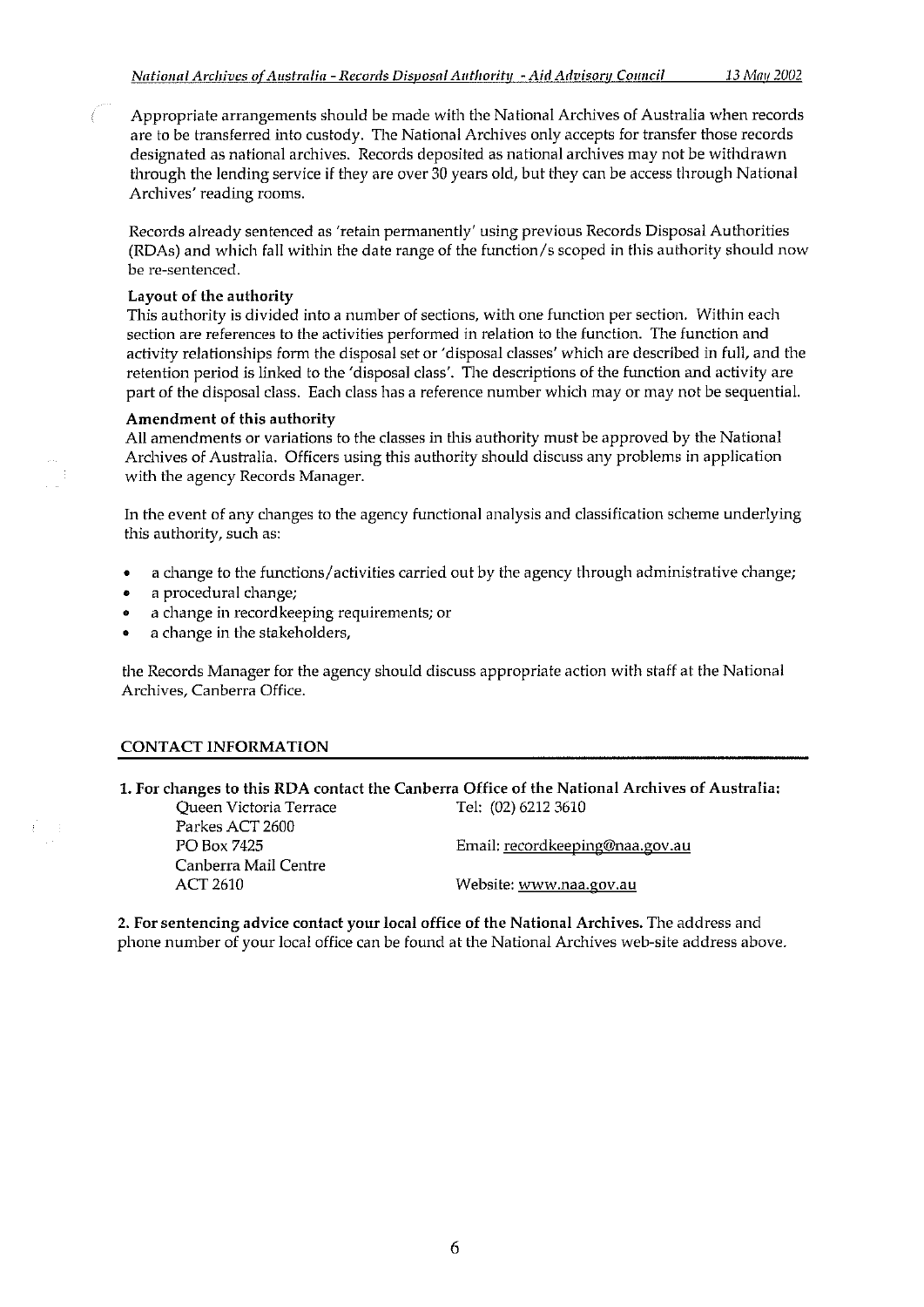### RDA Job No 2002/04651164

## **AUTHORISATION**

RECORDS DISPOSAL AUTHORITY

**Person to whom notice of** authorisation is given:

Mr Mark Fleeton **Assistant Director General** Resources Branch Australian Agency for International Development (AusAID) GPO Box 887 CANBERRA ACT 2601

|              | AUTHORISES ARRANGEMENTS FOR THE DISPOSAL OF    |  |
|--------------|------------------------------------------------|--|
|              | RECORDS IN ACCORDANCE WITH SECTION 24(2)(b) OF |  |
| Purpose:     | THE ARCHIVES ACT 1983                          |  |
|              |                                                |  |
|              |                                                |  |
|              |                                                |  |
|              |                                                |  |
|              | All Functional Records                         |  |
|              |                                                |  |
|              |                                                |  |
| Application: |                                                |  |
|              |                                                |  |
|              |                                                |  |
|              |                                                |  |
|              |                                                |  |

This authorisation applies to only the disposal of the records described on the authority in accordance with the disposal action specified on the authority. The authority will apply only If disposal takes place with the consent of the agency that is responsible at the time of disposal for the functions documented in the records concerned.

**Authorising Officer, National Archives of** Australia

cear Venetia Beale

Director Recordkeeping Implementation Date of Issue 13 May 2002

Date of Amendment

**Expiry Date**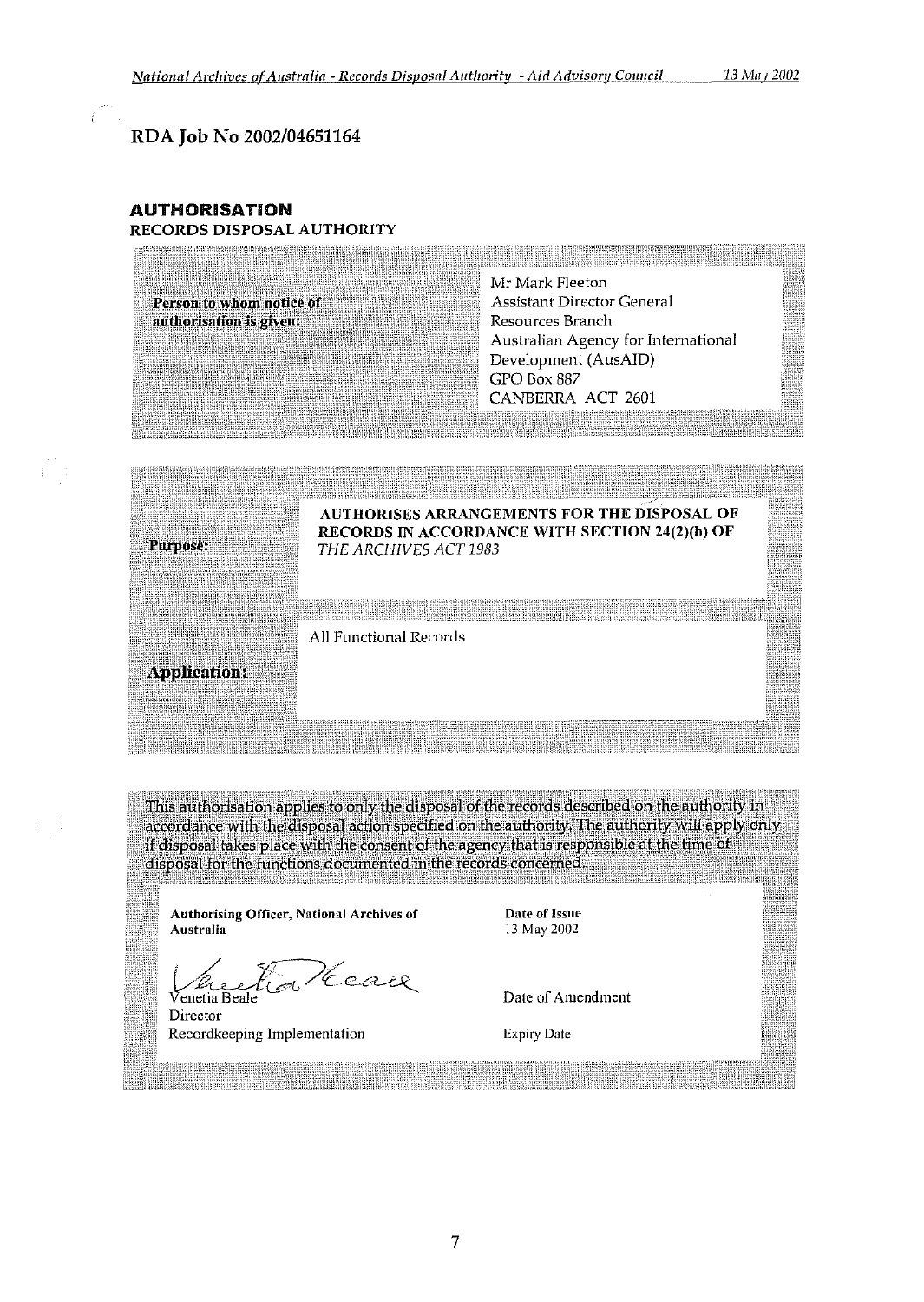$\hat{\ell}^{\mathcal{P}^{\mathcal{P}}}$ 

 $\begin{pmatrix} 0 & 0 \\ 0 & 0 \\ 0 & 0 \end{pmatrix} = \begin{pmatrix} 0 \\ 0 \\ 0 \end{pmatrix}$ 

 $\label{eq:2.1} \begin{split} \mathcal{L}_{\text{max}}(\mathbf{r}) = \mathcal{L}_{\text{max}}(\mathbf{r}) \,,\\ \mathcal{L}_{\text{max}}(\mathbf{r}) = \mathcal{L}_{\text{max}}(\mathbf{r}) \,. \end{split}$ 

 $8\,$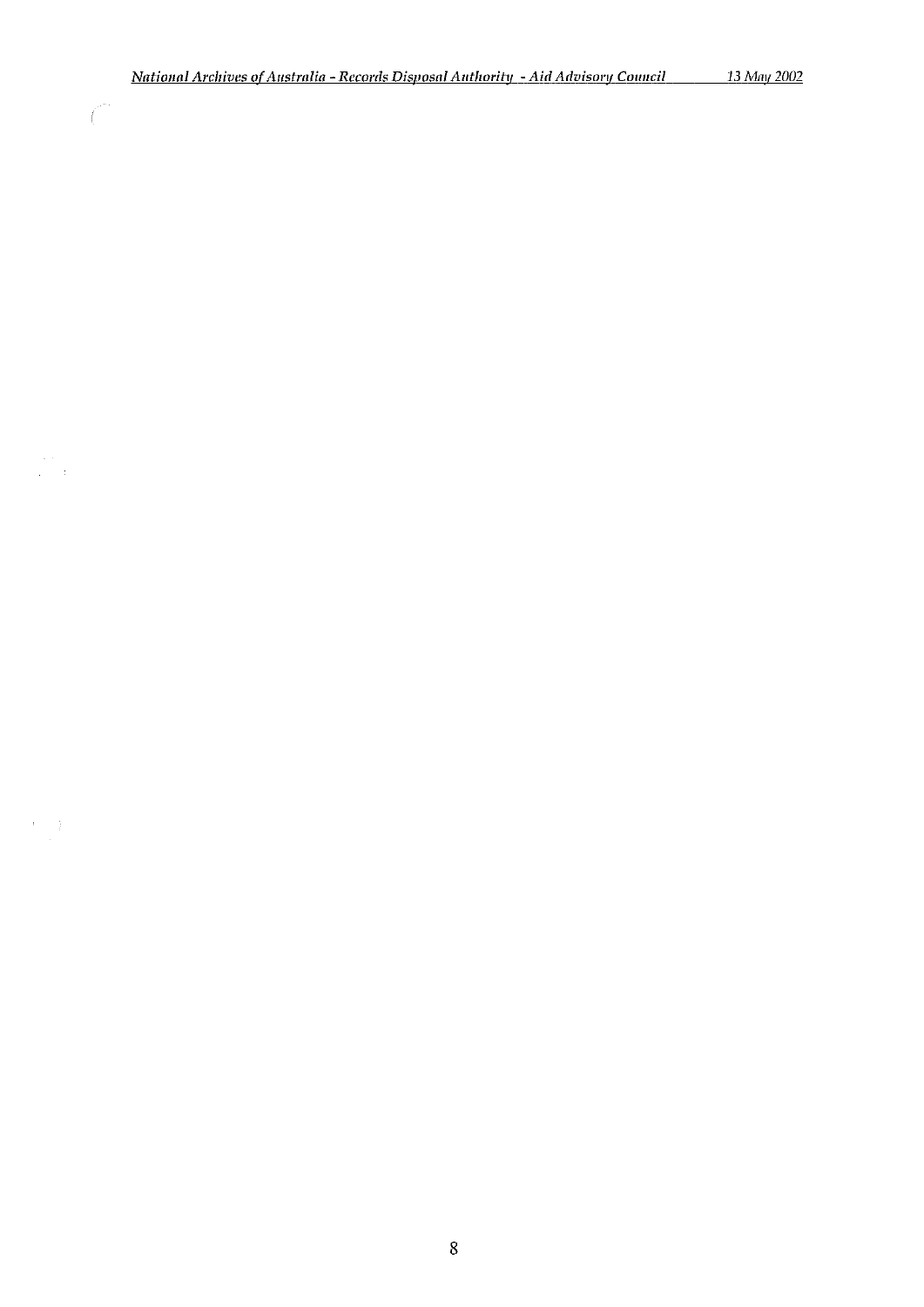## **OVERSEAS AID ADVICE**

The function of providing independent advice to the Minister for Foreign Affairs and Trade on current and future issues relating to Australia's overseas aid program. Includes arranging Council meetings and member travelling arrangements, formuiating agendas and taking of minutes, and maintaining a record of member appointments and resignations.

#### **Advice**

The activities associated with offering opinions by or to the organisation as to an action or judgement. Includes the process of advising.

**Entry** Description of Records<br>3869 Advice provided to the portfolio Minister relating to the Retain as national Advice provided to the portfolio Minister relating to the Retain as new retain as national provided verses and analyzing and the Retain as national provided verses and advice function. overseas aid advice function. (Date Range: 1950 )

#### **Appointments**

The activities associated with supporting the choosing, placing and designating of suitable and qualified persons on a board or council.

**Entry** Description of Records<br>3870 Records supporting the appointment of Board members. Destroy 4 years Records supporting the appointment of Board members. Destroy 4 years<br>(Date Range: 1998 - ) after action completed  $(Date Range: 1998 - )$ 

#### **Arrangements**

The activities involved in arranging for a journey or trip. Includes preparing travel itineraries, authorisations, entitlements etc. Also includes arrangements made for the delivery of equipment or goods and the usage made of facilities, vehicies, equipment and space.

#### **Entry Description of Records**

3871 Records of travel arrangements relating to Council members'. Inciudes:

- accommodation
- **bookings**
- travel bookings.

(Date Range: 1998  $\rightarrow$  **Disposal Action** 

Destroy 4 years after action completed